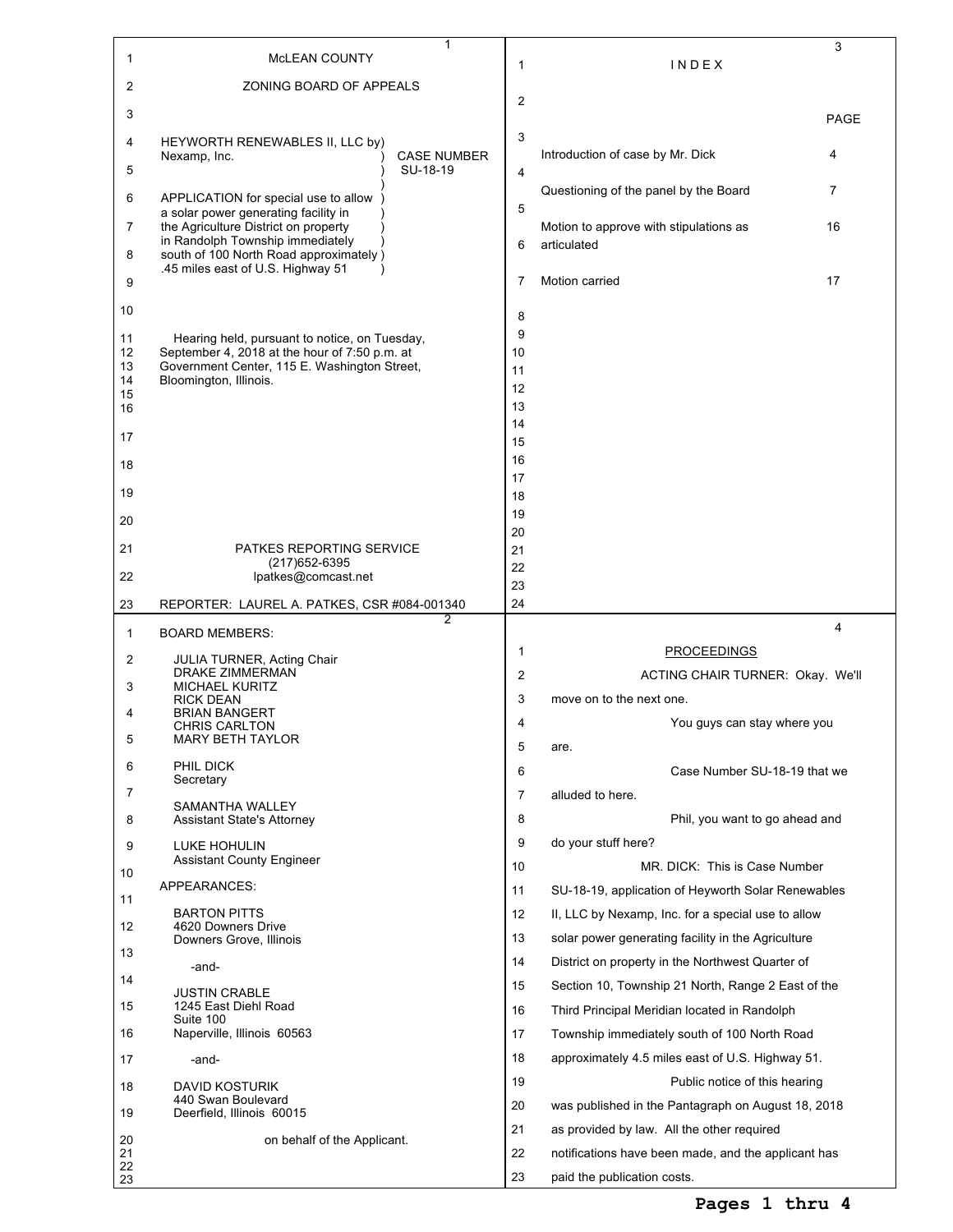|    | 5                                                    |    | $\overline{7}$                                       |
|----|------------------------------------------------------|----|------------------------------------------------------|
| 1  | And I will hold onto the                             | 1  | south of the creek.                                  |
| 2  | application. I submitted one of these to each of     | 2  | ACTING CHAIR TURNER: Has anybody                     |
| 3  | you, and it included an IDNR consulting              | 3  | thought of any additional questions they want to ask |
| 4  | communication. It included a health department       | 4  | on this one?                                         |
| 5  | letter and also Historic Preservation communication. | 5  |                                                      |
| 6  | It also included a site plan                         | 6  | QUESTIONING OF THE PANEL                             |
| 7  | which I will hold onto, and it did not include a     | 7  | BY THE BOARD:                                        |
| 8  | plat map which I will pass, and it didn't include    | 8  | MR. DEAN: So on the inside of the                    |
| 9  | the zoning map which I will pass, and it didn't      | 9  | solar arrays, you have a transformer, something to   |
| 10 | include a Soil and Water Conservation District which | 10 | change the power.                                    |
| 11 | is identical to the one that was completed in the    | 11 | Is there a similar thing at                          |
| 12 | previous case, and it included a health department   | 12 | the power line or is it just the wires that go up?   |
| 13 | permit, a letter that I will not pass.               | 13 | MR. PITTS: There is additional                       |
| 14 | I will go through the photos                         | 14 | equipment at the point of interconnection, and I     |
| 15 | of this property which are the same as the previous  | 15 | don't know, Justin, if you have that.                |
| 16 | case.                                                | 16 | MR. CRABLE: I'm sorry. I'm not an                    |
| 17 | This is the Township 100 North                       | 17 | electrical engineer, but, I mean, we have a          |
| 18 | Road to the west and to the east and the crop        | 18 | transformer and inverter for each portion of the     |
| 19 | production facing to the southeast, and you can see  | 19 | project. So there's a transformer and inverter down  |
| 20 | the waterway, if you lift the camera up high, you    | 20 | here for this portion and one for the northern       |
| 21 | can see it back there, and this is the house that's  | 21 | portion, and there's additional equipment that       |
| 22 | to the east.                                         | 22 | Barton had mentioned.                                |
| 23 | And this is the east edge of                         | 23 | MR. DEAN: Over the power line,                       |
|    |                                                      |    |                                                      |
|    |                                                      |    |                                                      |
|    | 6                                                    |    | 8                                                    |
| 1  | the corn crop that's on the subject property and the | 1  | there will be a structure of some kind to send the   |
| 2  | railroad that's on the west edge of the property and | 2  | power up?                                            |
| 3  | the power lines that the property or that the        | 3  | MR. PITTS: Actually, the equipment                   |
| 4  | special use will access, and then you can see the    | 4  | is just up on the pole, and it's metering equipment  |
| 5  | property facing southeast.                           | 5  | and additional                                       |
| 6  | For the record, I'm going to                         | 6  | MR. DEAN: Okay. Thank you.                           |
| 7  | include the staff report as I did in the previous    | 7  | MR. ZIMMERMAN: I've got a                            |
| 8  | case but I will not read all the way through it, but | 8  | question.                                            |
| 9  | it is the same as the last one and the conditions    | 9  | Why didn't you run the road                          |
| 10 | attached to it are the same.                         | 10 | down by the railroad alongside the side there?       |
| 11 | If any of you would like me to                       | 11 | MR. CRABLE: If I could maybe speak                   |
| 12 | read through the whole thing, I will do that.        | 12 | to that one.                                         |
| 13 | <b>ACTING CHAIR TURNER: I think we're</b>            | 13 | One of the main reasons is you                       |
| 14 | good as tantalizing as it is.                        | 14 | have a wetland right there. You have a stream        |
| 15 | MR. DICK: Thank you very much.                       | 15 | crossing and you also have a wetland.                |
| 16 | That concludes my report.                            | 16 | I know it's difficult to see,                        |
| 17 | ACTING CHAIR TURNER: Thank you,                      | 17 | but the little trapezoidal kind of square box there  |
| 18 | Phil.                                                | 18 | at the midpoint of the stream, that is the wetland   |
| 19 | Would you guys like to add                           | 19 | area, so our goal would be not to impact that.       |
| 20 | anything for this portion?                           | 20 | <b>ACTING CHAIR TURNER: Does staff</b>               |
| 21 | MR. PITTS: I don't think so. I                       | 21 | have any questions?                                  |
| 22 | mean, it's the exact same presentation other than    | 22 | MR. DICK: No.                                        |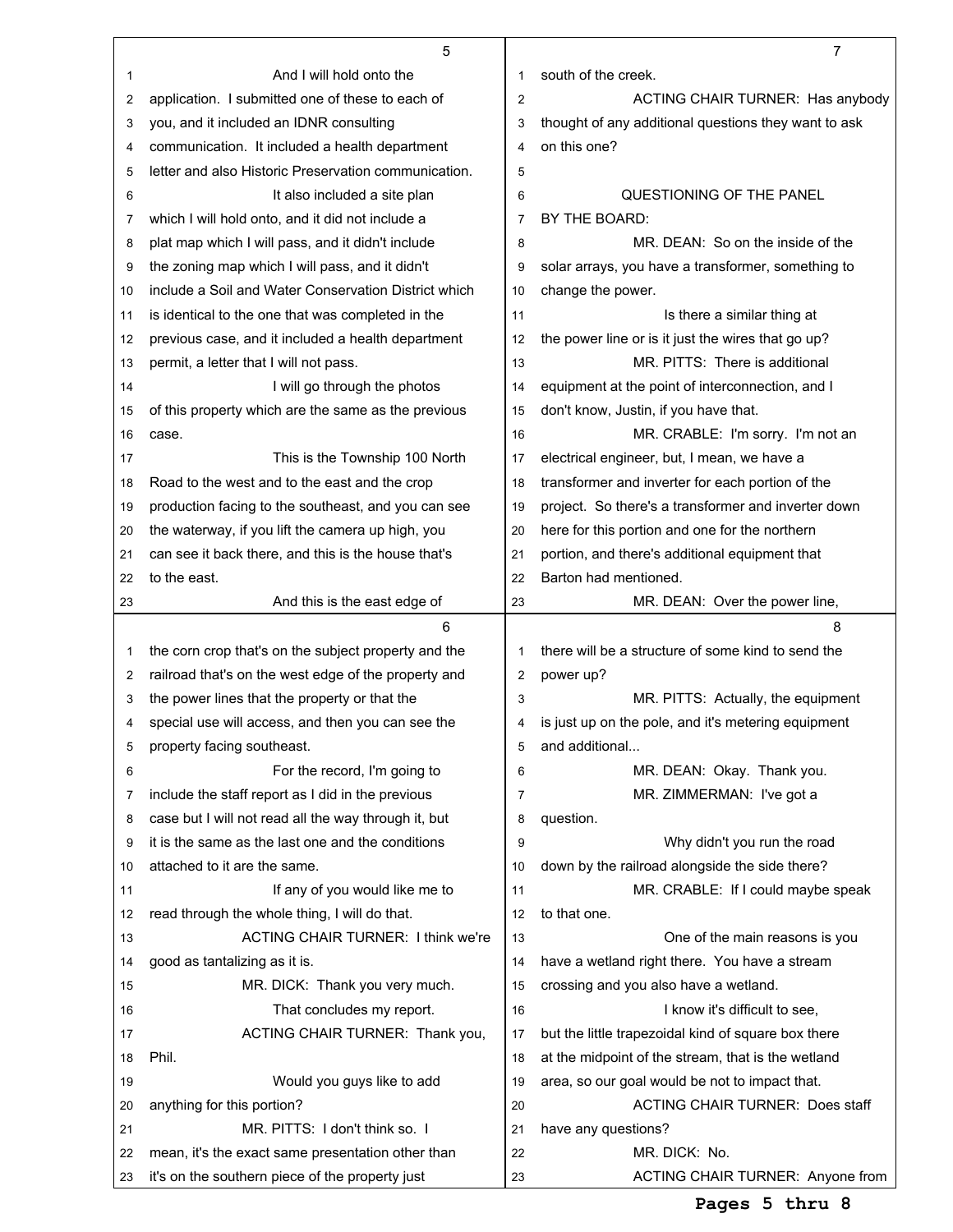|    | 9                                                    |    | 11                                                   |
|----|------------------------------------------------------|----|------------------------------------------------------|
| 1  | the audience have any questions?                     | 1  | MR. SWARTZ: Number II.                               |
| 2  | State your name.                                     | 2  | I assume, based upon our                             |
| 3  | MR. SWARTZ: Michael Swartz, 2242                     | 3  | research, that there's only about a \$3,000          |
| 4  | Westgate Drive, Bloomington, Illinois 61705.         | 4  | difference between I and II, but since we're on II,  |
| 5  | ACTING CHAIR TURNER: Okay. Go                        | 5  | I'm dealing with II.                                 |
| 6  | ahead.                                               | 6  | MR. KOSTURIK: Yeah. I mean,                          |
| 7  | MR. SWARTZ: Swear me in or                           | 7  | that's what we have estimated as the terms of labor  |
| 8  | anything or                                          | 8  | cost based on the total equipment that we would be   |
| 9  | ACTING CHAIR TURNER: You're just                     | 9  | removing.                                            |
| 10 | asking questions at this point, right?               | 10 | We have limited equipment in                         |
| 11 | MR. SWARTZ: That is correct, yes.                    | 11 | terms of the pile driven. You know, we have no       |
| 12 |                                                      | 12 | concrete. There's no grading. There would be no      |
| 13 | QUESTIONING OF PANEL BY MICHAEL SWARTZ               | 13 | reestablishment to return the property other than    |
| 14 | MR. SWARTZ: So I'm not here to                       | 14 | the vegetation. There's no in-fill to replace other  |
| 15 | refute, gentlemen. I'm just here asking questions,   | 15 | than what we would be removing from the steel work   |
| 16 | in particular when it comes to decommissioning       | 16 | being driven down if there's any holes that we need  |
| 17 | costs.                                               | 17 | to fill up.                                          |
| 18 | I see in your application that                       | 18 | But that is in terms of what                         |
| 19 | there was a net positive gain after salvage costs.   | 19 | we have estimated on similar sites. You know, a lot  |
| 20 | I guess what's alarming to me                        | 20 | of our projects are in the eastern portion of the    |
| 21 | the most and having the privilege, my staff and I,   | 21 | United States. In Massachusetts, we've done a lot    |
| 22 | of seeing several of these applications come         | 22 | of our projects. This is what we've seen as a        |
| 23 | through, is that your decommissioning cost for labor | 23 | similar decommissioning estimate based on some of    |
|    | 10                                                   |    | $12 \overline{ }$                                    |
| 1  | is extremely low considering it's a two-acre farm    | 1  | the equipment, the labor that we expect.             |
| 2  | with probably hundreds of modules that are there.    | 2  | So based on that estimate                            |
| 3  | Your labor costs are slightly under \$7,400.         | 3  | that's provided, we see that as something that we    |
| 4  | I don't know if -- could you                         | 4  | would rely upon as being accurate.                   |
| 5  | explain that, why your costs are so low for          | 5  | MR. SWARTZ: I just looked at it                      |
| 6  | decommissioning?                                     | 6  | and thought it was unusually low for those things    |
| 7  | MR. PITTS: Dave, do you want to                      | 7  | and particularly even for labor costs.               |
| 8  | jump in on this?                                     | 8  | I have no preference, but is                         |
| 9  | MR. KOSTURIK: Bear with me as I                      | 9  | this a union job or is this going to be independent? |
| 10 | pull up our spreadsheet.                             | 10 | MR. PITTS: I don't think that's                      |
| 11 | Can you please refer me to                           | 11 | been determined yet. Typically it's a bit of each.   |
| 12 | which line item you're looking at specifically?      | 12 | MR. SWARTZ: Thank you.                               |
| 13 | MR. SWARTZ: I wish I could pull up                   | 13 | <b>ACTING CHAIR TURNER: I would just</b>             |
| 14 | the page, but looking at the website I don't have    | 14 | like to note that you guys have in your notes out to |
| 15 | the privilege here.                                  | 15 | the side your breakdown of how many piles, how many  |
| 16 | Page 19 is what it shows, page                       | 16 | piles per hour and how many dollars per hour you're  |
| 17 | 19 out of 37, and I'm just looking at your -- you    | 17 | putting out there.                                   |
| 18 | have material/labor cost as 25,900. Then you         | 18 | MR. KURITZ: I have one.                              |
| 19 | actually have a salvage cost of labor of \$7,339.    | 19 | In that \$7,400 estimate or                          |
| 20 | I'm looking at the bottom                            | 20 | 7,900, whatever it was, that cannot include removal  |
| 21 | line, that decommissioning total.                    | 21 | of that box culvert if you're going to put in your   |
| 22 | MR. KOSTURIK: Are you referring to                   | 22 | additional concrete box culvert. That would eat up   |
|    | I or II?                                             | 23 | that \$7,900 and then some real quick-like.          |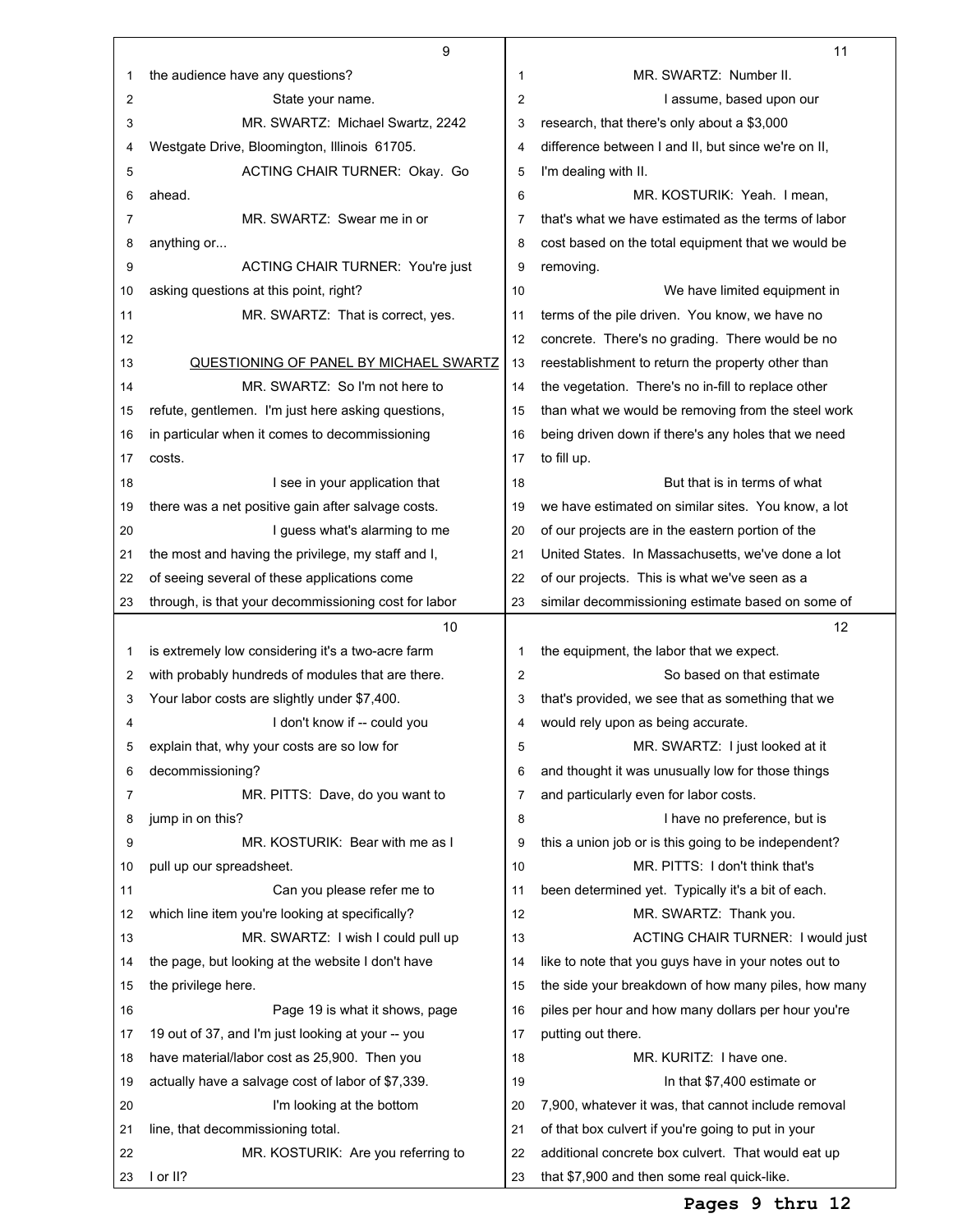|    | 13                                                   |                | 15                                                   |
|----|------------------------------------------------------|----------------|------------------------------------------------------|
| 1  | MR. PITTS: Yeah, and I think                         | 1              | be up to the landowner. Probably it would be an      |
| 2  | that's a good point. I don't think the culvert was   | $\overline{2}$ | asset.                                               |
| 3  | in the decommissioning plan so we could make a note  | 3              | MR. KURITZ: Yeah. Agree.                             |
| 4  | of that.                                             | 4              | <b>ACTING CHAIR TURNER: I wondered</b>               |
| 5  | Also, you know, we're still                          | 5              | about that if it would be an asset.                  |
| 6  | going to be governed by whatever that AIMA agreement | 6              | MR. DEAN: I believe it would be                      |
| 7  | is on the sort of total value of this, so, you know, | 7              | and not necessary to remove that.                    |
| 8  | these are our estimates, but, you know, what we have | 8              | MR. ZIMMERMAN: And right now,                        |
| 9  | to put up in the form of financial security really   | 9              | we're not counting that it's going to be an asset.   |
| 10 | will be based more on what that AIMA agreement       | 10             | We're just trying to get the cost for the removal,   |
| 11 | dictates.                                            | 11             | and we've noted the cost per hour and other things.  |
| 12 | ACTING CHAIR TURNER: Okay. And I                     | 12             | This is 20 years in the future. They're looking at   |
| 13 | do again want to point out that you have material    | 13             | 30 bucks an hour for a lot of the work which might   |
| 14 | and labor costs which totals about \$30,000 on this  | 14             | be high at that point. It might be low, but          |
| 15 | and then labor on just the salvage side of things.   | 15             | fundamentally, we're going to have a significant     |
| 16 | So I assume that just means                          | 16             | amount of a bond or something there, and that will   |
| 17 | getting it to salvage is about 36-, 37 hundred       | 17             | be under review every ten years.                     |
| 18 | dollars?                                             | 18             | So if we have high inflation,                        |
| 19 | MR. PITTS: Yeah, I think that's                      | 19             | prices go up, they have to post a larger bond, where |
| 20 | right.                                               | 20             | if the prices remain low, we'll do whatever, so I    |
| 21 | ACTING CHAIR TURNER: Anyone in the                   | 21             | think we could leave this amount in here or increase |
| 22 | audience have any questions?                         | 22             | it.                                                  |
| 23 | Okay. Seeing none, anyone in                         | 23             | Mr. Kuritz, you have a comment                       |
|    |                                                      |                |                                                      |
|    | 14                                                   |                | 16                                                   |
| 1  | the audience like to testify regarding this case?    | 1              | on this?                                             |
| 2  | Seeing none, would you guys                          | 2              | MR. KURITZ: The only thing I would                   |
| 3  | like to make a closing statement at all?             | 3              | think is if the owner desires to keep it, he should  |
| 4  | MR. PITTS: No. Thank you.                            | 4              | have that option. I agree with that. But if he       |
| 5  | ACTING CHAIR TURNER: All right.                      | 5              | wants it gone, then there needs to be ample money    |
| 6  | We'll walk through this one quickly.                 | 6              | set aside to take it out.                            |
| 7  | А.                                                   | 7              | So how you put it in that it's                       |
| 8  | Β.                                                   | 8              | at the landowner's discretion, you know, and yet     |
| 9  | C.                                                   | 9              | have a contingency to cover it.                      |
| 10 | D.                                                   | 10             | MR. DICK: I presume that it would                    |
| 11 | Е.                                                   | 11             | stay unless we knew otherwise, but I don't think     |
| 12 | F.                                                   | 12             | that there's any understanding that it would be      |
| 13 | G.                                                   | 13             | removed.                                             |
| 14 | And we would like to note that                       | 14             | ACTING CHAIR TURNER: Can we put                      |
| 15 | the stipulations are the same with the addition of   | 15             | that they have an agreement with the landowner that  |
| 16 | the down to five feet tacked onto No. 8.             | 16             | it stays or else include the cost to remove it in    |
| 17 | MR. KURITZ: Do we think we need to                   | 17             | their decommissioning cost?                          |
| 18 | include that box culvert removal as an additional    | 18             | MR. DICK: Yes.                                       |
| 19 | item because it's not an underground. It's a         | 19             | <b>ACTING CHAIR TURNER: Does that</b>                |
| 20 | structure.                                           | 20             | sound good?                                          |
| 21 | ACTING CHAIR TURNER: I think                         | 21             | MR. KURITZ: That sounds good.                        |
| 22 | that's a good point.                                 | 22             | <b>ACTING CHAIR TURNER: Okay.</b>                    |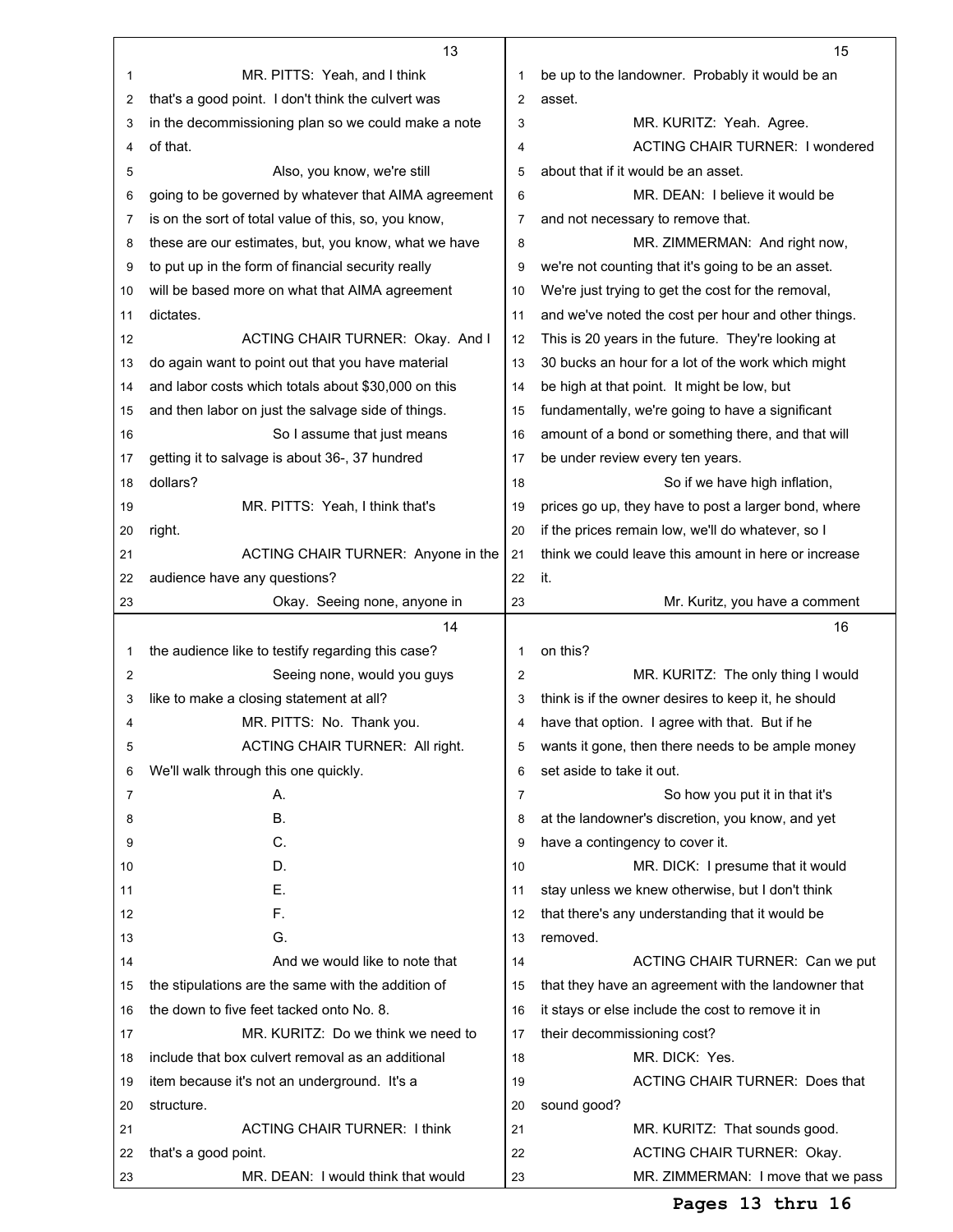|    | 17                                               |                | 19                                                                                               |
|----|--------------------------------------------------|----------------|--------------------------------------------------------------------------------------------------|
| 1  | Case Number SU-18-19 with the stipulations as    | 1              | STATE OF ILLINOIS)                                                                               |
| 2  | articulated.                                     |                | )SS.                                                                                             |
| 3  | MR. KURITZ: Second.                              | 2              | <b>COUNTY OF SANGAMON)</b>                                                                       |
| 4  | ACTING CHAIR TURNER: Roll call.                  |                |                                                                                                  |
| 5  | MR. DICK: Bangert?                               | 3              |                                                                                                  |
| 6  | MR. BANGERT: Yes.                                | $\overline{4}$ | <b>CERTIFICATE</b>                                                                               |
| 7  | MR. DICK: Kuritz?                                | 5              | I, Laurel A. Patkes, Certified Shorthand<br>Reporter in and for said County and State, do hereby |
|    | MR. KURITZ: Yes.                                 | 6<br>7         | certify that I reported in shorthand the foregoing                                               |
| 8  |                                                  | 8              | proceedings and that the foregoing is a true and                                                 |
| 9  | MR. DICK: Dean?                                  | 9              | correct transcript of my shorthand notes so taken as                                             |
| 10 | MR. DEAN: Yes.                                   | 10             | aforesaid.                                                                                       |
| 11 | MR. DICK: Turner?                                | 11             | I further certify that I am in no way                                                            |
| 12 | <b>ACTING CHAIR TURNER: Yes.</b>                 | 12             | associated with or related to any of the parties or                                              |
| 13 | MR. DICK: Zimmerman?                             | 13             | attorneys involved herein, nor am I financially                                                  |
| 14 | MR. ZIMMERMAN: Yes.                              | 14             | interested in this action.                                                                       |
| 15 | MR. DICK: Carlton?                               | 15             | Dated September 9, 2018.                                                                         |
| 16 | MS. CARLTON: Yes.                                | 16             |                                                                                                  |
| 17 | MR. DICK: Taylor?                                | 17             | <b>Laurel A. Patkes</b>                                                                          |
| 18 | MS. TAYLOR: Yes.                                 |                | <b>Certified Shorthand Reporter</b>                                                              |
| 19 | MR. DICK: This will be on the                    | 18             |                                                                                                  |
| 20 | consent agenda unless one of the County Board    | 19             |                                                                                                  |
| 21 | members takes it off of the consent agenda for   | 20             |                                                                                                  |
| 22 | discussion at the meeting in two weeks from this | 21<br>22       |                                                                                                  |
| 23 | morning, and you can call our office or you can  | 23             |                                                                                                  |
|    | 18                                               |                |                                                                                                  |
| 1  | attend the meeting just to see how it plays out. |                |                                                                                                  |
| 2  | ACTING CHAIR TURNER: Okay. Thank                 |                |                                                                                                  |
| 3  |                                                  |                |                                                                                                  |
| 4  | you.<br>(Whereupon the foregoing                 |                |                                                                                                  |
|    |                                                  |                |                                                                                                  |
| 5  | proceedings adjourned at 8:10                    |                |                                                                                                  |
| 6  | $p.m.$ )                                         |                |                                                                                                  |
| 7  |                                                  |                |                                                                                                  |
| 8  |                                                  |                |                                                                                                  |
| 9  |                                                  |                |                                                                                                  |
| 10 |                                                  |                |                                                                                                  |
| 11 |                                                  |                |                                                                                                  |
| 12 |                                                  |                |                                                                                                  |
| 13 |                                                  |                |                                                                                                  |
| 14 |                                                  |                |                                                                                                  |
| 15 |                                                  |                |                                                                                                  |
| 16 |                                                  |                |                                                                                                  |
| 17 |                                                  |                |                                                                                                  |
| 18 |                                                  |                |                                                                                                  |
| 19 |                                                  |                |                                                                                                  |
| 20 |                                                  |                |                                                                                                  |
| 21 |                                                  |                |                                                                                                  |
| 22 |                                                  |                |                                                                                                  |
| 23 |                                                  |                |                                                                                                  |
|    |                                                  |                |                                                                                                  |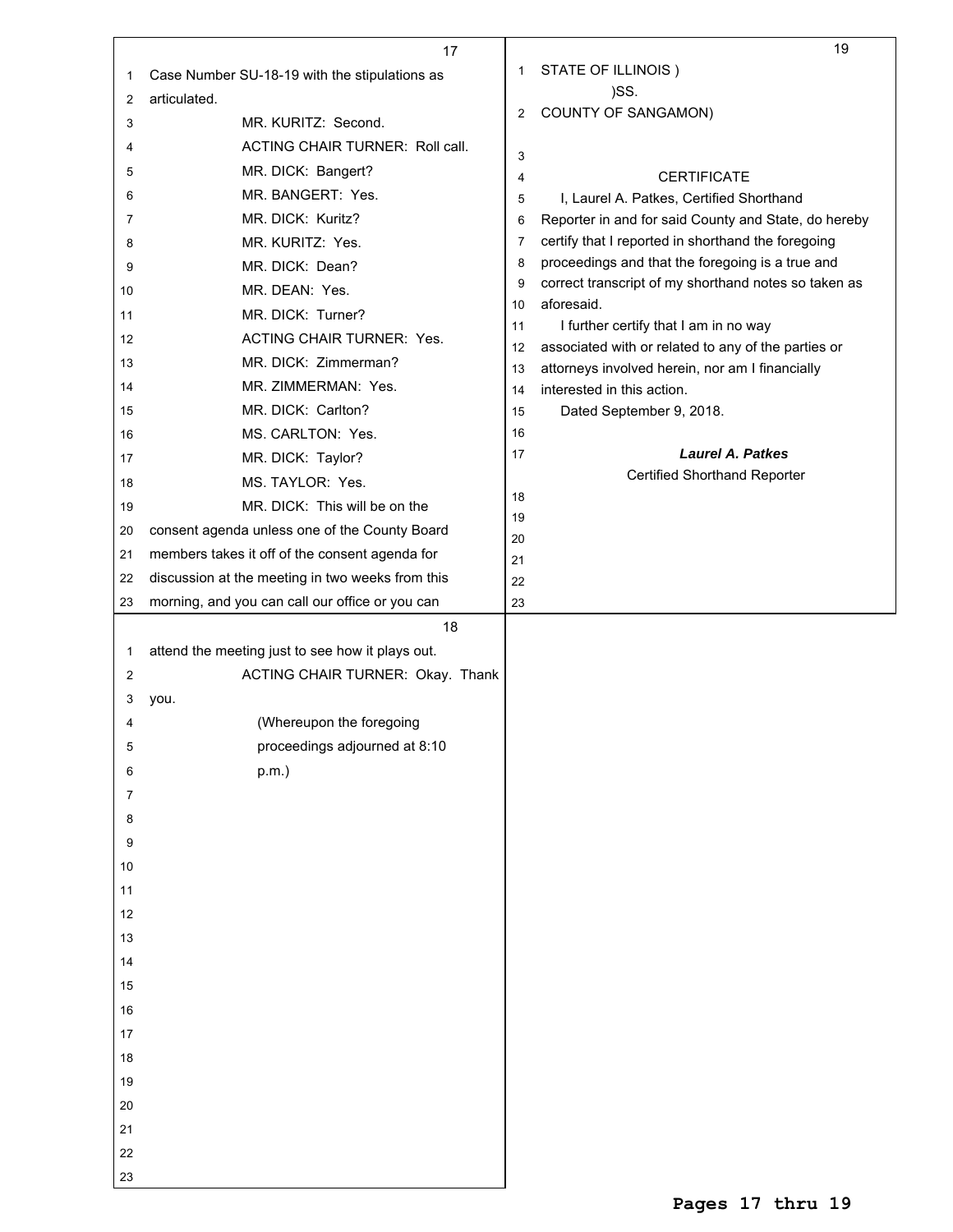| \$                                                                                                                                                                                                                                                                                                                                 | 7:13, 7:21, 12:22,<br>14:18                                                                                                                                                                                                                                                                                                        | C                                                                                                                                                                                                                                                                                                                | dealing $[1] - 11:5$<br><b>Dean</b> $[1]$ - 17:9                                                                                                                                                                                                                                                           | F                                                                                                                                                                                                                                                                                                                                                                                                                                         |
|------------------------------------------------------------------------------------------------------------------------------------------------------------------------------------------------------------------------------------------------------------------------------------------------------------------------------------|------------------------------------------------------------------------------------------------------------------------------------------------------------------------------------------------------------------------------------------------------------------------------------------------------------------------------------|------------------------------------------------------------------------------------------------------------------------------------------------------------------------------------------------------------------------------------------------------------------------------------------------------------------|------------------------------------------------------------------------------------------------------------------------------------------------------------------------------------------------------------------------------------------------------------------------------------------------------------|-------------------------------------------------------------------------------------------------------------------------------------------------------------------------------------------------------------------------------------------------------------------------------------------------------------------------------------------------------------------------------------------------------------------------------------------|
| \$3,000 [1] - 11:3<br>\$30,000 [1] - 13:14<br>$$7,339$ [1] - 10:19<br>$$7,400$ [2] - 10:3,<br>12:19<br>$$7,900$ [1] - 12:23                                                                                                                                                                                                        | <b>additional</b> $[1] - 8:5$<br>adjourned $[1] - 18:5$<br>agenda [2] - 17:20,<br>17:21<br>agree [2] - 15:3, 16:4<br><b>agreement</b> $[3] - 13:6$ ,<br>13:10, 16:15                                                                                                                                                               | camera [1] - 5:20<br>cannot [1] - 12:20<br>Carlton [1] - 17:15<br>CARLTON [1] -<br>17:16<br>case $[4] - 5:12, 5:16$ ,<br>6:8, 14:1                                                                                                                                                                               | DEAN [6] - 7:8, 7:23,<br>8:6, 14:23, 15:6,<br>17:10<br>decommissioning<br>$[7] - 9:16, 9:23, 10:6,$<br>10:21, 11:23, 13:3,<br>16:17                                                                                                                                                                        | facing $[2] - 5:19, 6:5$<br>farm $[1] - 10:1$<br>feet [1] - 14:16<br>fill $[2] - 11:14, 11:17$<br>financial $[1] - 13:9$<br>five $[1] - 14:16$<br>form $[1] - 13:9$                                                                                                                                                                                                                                                                       |
| 1                                                                                                                                                                                                                                                                                                                                  | <b>ahead</b> $[1] - 9:6$<br>AIMA $[2] - 13:6$ ,<br>13:10<br><b>alarming</b> $[1] - 9:20$                                                                                                                                                                                                                                           | <b>Case</b> $[1] - 17:1$<br><b>CHAIR</b> $[19] - 6:13$<br>6:17, 7:2, 8:20, 8:23,                                                                                                                                                                                                                                 | department $[2] - 5:4$ ,<br>5:12<br>desires [1] - 16:3<br>determined [1] -                                                                                                                                                                                                                                 | fundamentally [1] -<br>15:15<br>future $[1] - 15:12$                                                                                                                                                                                                                                                                                                                                                                                      |
| 100 [1] - $5:17$<br>19 [2] - 10:16, 10:17                                                                                                                                                                                                                                                                                          | <b>alongside</b> $[1] - 8:10$<br><b>amount</b> $[2] - 15:16$ ,<br>15:21                                                                                                                                                                                                                                                            | 9:5, 9:9, 12:13, 13:12,<br>13:21, 14:5, 14:21,<br>15:4, 16:14, 16:19,                                                                                                                                                                                                                                            | 12:11<br><b>DICK</b> $[12] - 6:15$<br>8:22, 16:10, 16:18,                                                                                                                                                                                                                                                  | G                                                                                                                                                                                                                                                                                                                                                                                                                                         |
| $\mathbf{2}$<br>$20$ [1] - 15:12<br>2242 [1] - $9:3$<br>25,900 [1] - 10:18<br>3                                                                                                                                                                                                                                                    | ample [1] - 16:5<br>application $[2] - 5:2$ ,<br>9:18<br>applications $[1]$ -<br>9:22<br>area $[1] - 8:19$<br>arrays [1] - 7:9<br>articulated $[1] - 17:2$                                                                                                                                                                         | 16:22, 17:4, 17:12,<br>18:2<br>change [1] - 7:10<br>closing $[1] - 14:3$<br><b>comment</b> $[1] - 15:23$<br>communication [2] -<br>5:4, 5:5<br>completed $[1] - 5:11$                                                                                                                                            | 17:5, 17:7, 17:9,<br>17:11, 17:13, 17:15,<br>17:17, 17:19<br>dictates $[1] - 13:11$<br>difference $[1] - 11:4$<br>difficult $[1] - 8:16$<br>discretion $[1] - 16:8$<br>discussion [1] -                                                                                                                    | gain $[1]$ - 9:19<br>gentlemen [1] - 9:15<br>goal [1] - 8:19<br><b>governed</b> $[1] - 13:6$<br>grading $[1] - 11:12$<br>guess [1] - 9:20<br>guys [3] - 6:19,                                                                                                                                                                                                                                                                             |
| 30 $[1] - 15:13$<br>36 $[1] - 13:17$<br>37 $[2] - 10:17, 13:17$                                                                                                                                                                                                                                                                    | <b>aside</b> $[1] - 16:6$<br>asset [3] - 15:2, 15:5,<br>15:9                                                                                                                                                                                                                                                                       | concludes $[1] - 6:16$<br>concrete [2] - 11:12,<br>12:22<br>conditions $[1] - 6:9$                                                                                                                                                                                                                               | 17:22<br><b>District</b> $[1] - 5:10$<br>dollars [2] - 12:16,                                                                                                                                                                                                                                              | 12:14, 14:2<br>н                                                                                                                                                                                                                                                                                                                                                                                                                          |
| 6                                                                                                                                                                                                                                                                                                                                  | <b>assume</b> $[2] - 11:2$<br>13:16<br><b>attached</b> $[1] - 6:10$<br>attend [1] - 18:1                                                                                                                                                                                                                                           | consent [2] - 17:20,<br>17:21<br><b>Conservation</b> $[1]$ -                                                                                                                                                                                                                                                     | 13:18<br>down $[4] - 7:19$ ,<br>8:10, 11:16, 14:16<br><b>Drive</b> $[1] - 9:4$                                                                                                                                                                                                                             | <b>health</b> $[2] - 5:4, 5:12$<br>high $[3] - 5:20$ ,<br>15:14, 15:18                                                                                                                                                                                                                                                                                                                                                                    |
| 61705 [1] - $9:4$<br>$\overline{7}$                                                                                                                                                                                                                                                                                                | <b>audience</b> $[3] - 9:1$ ,<br>13:22, 14:1                                                                                                                                                                                                                                                                                       | 5:10<br>considering [1] -<br>10:1                                                                                                                                                                                                                                                                                | driven $[2] - 11:11$ ,<br>11:16                                                                                                                                                                                                                                                                            | <b>Historic</b> $[1] - 5:5$<br>hold [2] - 5:1, 5:7<br>holes [1] - 11:16                                                                                                                                                                                                                                                                                                                                                                   |
| $7,900$ [1] - 12:20                                                                                                                                                                                                                                                                                                                | B<br><b>Bangert</b> [1] - 17:5                                                                                                                                                                                                                                                                                                     | consulting $[1] - 5:3$<br>contingency [1] -<br>16:9<br>corn $[1] - 6:1$                                                                                                                                                                                                                                          | Е<br>east $[3] - 5:18, 5:22,$                                                                                                                                                                                                                                                                              | hour $[4] - 12:16$ ,<br>15:11, 15:13<br><b>house</b> $[1] - 5:21$                                                                                                                                                                                                                                                                                                                                                                         |
| 8                                                                                                                                                                                                                                                                                                                                  | <b>BANGERT</b> [1] - 17:6<br><b>Barton</b> $[1] - 7:22$<br><b>based</b> $[5] - 11:2$ ,                                                                                                                                                                                                                                             | cost $[8] - 9:23$ ,<br>10:18, 10:19, 11:8,                                                                                                                                                                                                                                                                       | 5:23<br>eastern $[1] - 11:20$<br>eat $[1] - 12:22$                                                                                                                                                                                                                                                         | <b>hundred</b> $[1] - 13:17$<br>hundreds [1] - 10:2                                                                                                                                                                                                                                                                                                                                                                                       |
| $8$ [1] - 14:16<br>$8:10$ [1] - 18:5                                                                                                                                                                                                                                                                                               | 11:8, 11:23, 12:2,<br>13:10<br><b>bear</b> $[1] - 10:9$                                                                                                                                                                                                                                                                            | 15:10, 15:11, 16:16,<br>16:17<br>costs $[6] - 9:17$ ,                                                                                                                                                                                                                                                            | edge $[2] - 5:23, 6:2$<br>electrical $[1] - 7:17$<br>engineer $[1] - 7:17$                                                                                                                                                                                                                                 |                                                                                                                                                                                                                                                                                                                                                                                                                                           |
| A<br><b>access</b> $[1] - 6:4$<br><b>acre</b> [1] - 10:1<br><b>ACTING</b> $[18] - 6:13$<br>6:17, 7:2, 8:20, 8:23,<br>9:9, 12:13, 13:12,<br>13:21, 14:5, 14:21,<br>15:4, 16:14, 16:19,<br>16:22, 17:4, 17:12,<br>18:2<br><b>aCTING</b> $[1] - 9:5$<br>add $[1] - 6:19$<br><b>addition</b> $[1] - 14:15$<br>additional $[5] - 7:3$ , | <b>between</b> $[1] - 11:4$<br><b>bit</b> [1] - 12:11<br>Bloomington [1] -<br>9:4<br><b>BOARD</b> $[1] - 7:7$<br><b>bond</b> $[2] - 15:16$<br>15:19<br><b>bottom</b> $[1] - 10:20$<br><b>box</b> $[4] - 8:17$ , $12:21$ ,<br>12:22, 14:18<br>breakdown [1] -<br>12:15<br><b>bucks</b> $[1] - 15:13$<br><b>BY</b> $[2] - 7:7, 9:13$ | 9:19, 10:3, 10:5, 12:7,<br>13:14<br><b>counting</b> $[1] - 15:9$<br><b>County</b> [1] - 17:20<br>cover [1] - 16:9<br><b>CRABLE</b> [2] - 7:16,<br>8:11<br>creek $[1] - 7:1$<br>crop $[2] - 5:18, 6:1$<br>crossing $[1] - 8:15$<br>culvert $[4] - 12:21$ ,<br>12:22, 13:2, 14:18<br>D<br><b>Dave</b> $[1] - 10:7$ | equipment $[7] - 7:14$ ,<br>7:21, 8:3, 8:4, 11:8,<br>11:10, 12:1<br><b>estimate</b> $[3] - 11:23$ ,<br>12:2, 12:19<br><b>estimated</b> $[2] - 11:7$ ,<br>11:19<br>estimates $[1] - 13:8$<br><b>exact</b> $[1] - 6:22$<br><b>expect</b> $[1] - 12:1$<br><b>explain</b> $[1] - 10:5$<br>extremely [1] - 10:1 | <b>identical</b> $[1] - 5:11$<br><b>IDNR</b> $[1] - 5:3$<br>$II$ [5] - 10:23, 11:1,<br>11:4, 11:5<br><b>Illinois</b> $[1] - 9:4$<br><b>impact</b> $[1] - 8:19$<br>in-fill $[1]$ - 11:14<br><b>include</b> $[7] - 5:7, 5:8,$<br>5:10, 6:7, 12:20,<br>14:18, 16:16<br><b>included</b> $[4] - 5:3$ ,<br>5:4, 5:6, 5:12<br>increase [1] - 15:21<br>independent $[1]$ -<br>12:9<br><b>inflation</b> $[1] - 15:18$<br><b>inside</b> $[1] - 7:8$ |

**Pages 1 thru 1**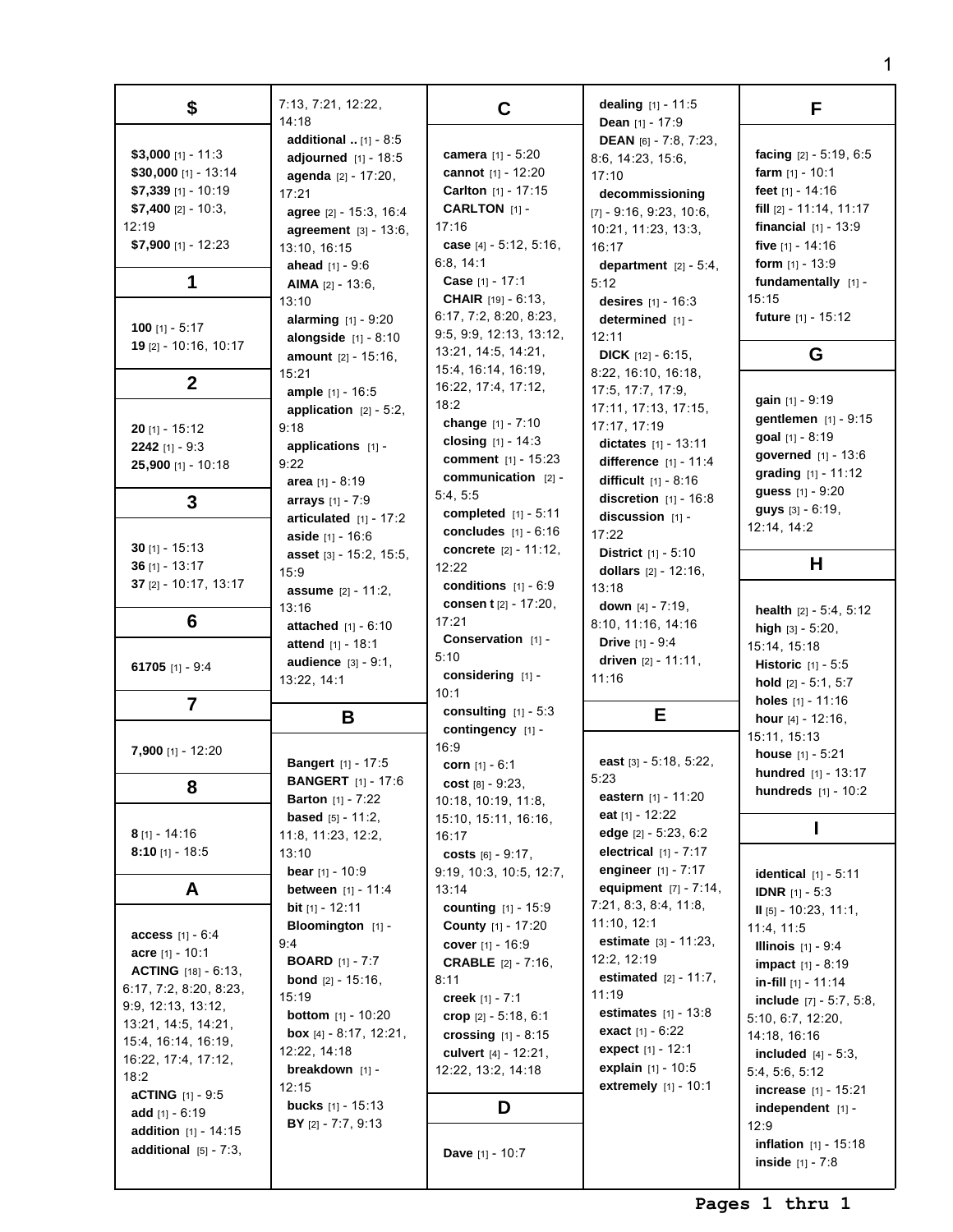| interconnection [1] -           | material /labor [1] -        | 6:9, 7:4, 7:20, 8:12,           | project [1] - 7:19              | S                               |
|---------------------------------|------------------------------|---------------------------------|---------------------------------|---------------------------------|
| 7:14                            | 10:18                        | 8:13, 12:18, 14:6,              | projects [2] - 11:20,           |                                 |
| <b>inverter</b> $[2] - 7:18$ ,  | means $[1] - 13:16$          | 17:20                           | 11:22                           |                                 |
| 7:19                            | members [1] - 17:21          | option [1] - 16:4               | property [7] - 5:15,            | salvage [4] - 9:19,             |
| item $[2] - 10:12$ ,            | mentioned $[1] - 7:22$       | or $[1] - 9.8$                  | 6:1, 6:2, 6:3, 6:5,             | 10:19, 13:15, 13:17             |
|                                 |                              |                                 |                                 | security [1] - 13:9             |
| 14:19                           | metering $[1] - 8:4$         | otherwise $[1] - 16:11$         | 6:23, 11:13                     |                                 |
|                                 | <b>Michael</b> $[1] - 9:3$   | owner [1] - 16:3                | provided $[1] - 12:3$           | seeing [3] - 9:22,              |
| J                               | <b>MICHAEL</b> [1] - 9:13    |                                 | <b>pull</b> $[2] - 10:10$ ,     | 13:23, 14:2                     |
|                                 | midpoint $[1] - 8:18$        | P                               | 10:13                           | send $[1] - 8:1$                |
|                                 |                              |                                 |                                 | set $[1] - 16:6$                |
| <b>job</b> $[1]$ - 12:9         | might $[2] - 15:13$ ,        |                                 | putting [1] - 12:17             |                                 |
|                                 | 15:14                        |                                 |                                 | several [1] - 9:22              |
| jump [1] - 10:8                 | modules $[1] - 10:2$         | <b>p.m</b> $[1] - 18:6$         | Q                               | shows [1] - 10:16               |
| <b>Justin</b> [1] - 7:15        | money [1] - 16:5             | page [3] - 10:14,               |                                 | side [3] - 8:10, 12:15,         |
|                                 |                              | 10:16                           |                                 | 13:15                           |
| Κ                               | morning [1] - 17:23          | <b>PANEL</b> [2] - 7:6, 9:13    | QUESTIONING [2] -               |                                 |
|                                 | most $[1] - 9:21$            |                                 | 7:6, 9:13                       | significant [1] -               |
|                                 | move [1] - 16:23             | particular $[1]$ - $9:16$       |                                 | 15:15                           |
| keep [1] - 16:3                 | MR $[51] - 6:15, 6:21$ ,     | particularly [1] -              | questions $[6] - 7:3$ ,         | similar $[3] - 7:11$ ,          |
|                                 | 7:8, 7:13, 7:16, 7:23,       | 12:7                            | 8:21, 9:1, 9:10, 9:15,          | 11:19, 11:23                    |
| <b>kind</b> $[2] - 8:1, 8:17$   |                              | <b>pass</b> $[4] - 5.8, 5.9,$   | 13:22                           | site $[1] - 5:6$                |
| KOSTURIK [3] -                  | 8:3, 8:6, 8:7, 8:11,         | 5:13, 16:23                     | quick [1] - 12:23               |                                 |
| 10:9, 10:22, 11:6               | 8:22, 9:3, 9:7, 9:11,        | per [3] - 12:16, 15:11          | quick-like [1] - 12:23          | sites [1] - 11:19               |
| <b>KURITZ</b> [7] - 12:18,      | 9:14, 10:7, 10:9,            |                                 |                                 | slightly [1] - 10:3             |
| 14:17, 15:3, 16:2,              | 10:13, 10:22, 11:1,          | <b>permit</b> $[1] - 5:13$      | quickly [1] - 14:6              | <b>Soil</b> $[1] - 5:10$        |
|                                 | 11:6, 12:5, 12:10,           | <b>Phil</b> $[1] - 6:18$        |                                 | solar [1] - 7:9                 |
| 16:21, 17:3, 17:8               | 12:12, 12:18, 13:1,          | <b>photos</b> $[1] - 5:14$      | R                               | sorry [1] - 7:16                |
| Kuritz [2] - 15:23,             |                              | <b>piece</b> $[1] - 6:23$       |                                 | sort $[1] - 13:7$               |
| 17:7                            | 13:19, 14:4, 14:17,          | <b>pile</b> $[1] - 11:11$       |                                 |                                 |
|                                 | 14:23, 15:3, 15:6,           |                                 | <b>railroad</b> $[2] - 6:2$ ,   | sound [1] - 16:20               |
| L                               | 15:8, 16:2, 16:10,           | <b>piles</b> $[2] - 12:15$ ,    | 8:10                            | <b>sounds</b> [1] - 16:21       |
|                                 | 16:18, 16:21, 16:23,         | 12:16                           |                                 | <b>south</b> $[1] - 7:1$        |
|                                 | 17:3, 17:5, 17:6, 17:7,      | <b>PITTS</b> $[8] - 6:21$ ,     | read [2] - 6:8, 6:12            | <b>southeast</b> $[2] - 5:19$ , |
| labor [8] - 9:23, 10:3,         | 17:8, 17:9, 17:10,           | 7:13, 8:3, 10:7, 12:10,         | real [1] - 12:23                | 6:5                             |
|                                 |                              | 13:1, 13:19, 14:4               | really [1] - 13:9               |                                 |
| 10:19, 11:7, 12:1,              | 17:11, 17:13, 17:14,         |                                 | <b>reasons</b> $[1] - 8:13$     | <b>southern</b> $[1] - 6:23$    |
| 12:7, 13:14, 13:15              | 17:15, 17:17, 17:19          | <b>plan</b> $[2] - 5:6, 13:3$   | <b>record</b> $[1] - 6:6$       | special $[1] - 6:4$             |
| <b>landowner</b> $[2] - 15:1$ , | MS [2] - 17:16, 17:18        | <b>plat</b> $[1] - 5:8$         | reestablishment [1]             | specifically [1] -              |
| 16:15                           |                              | plays [1] - 18:1                |                                 | 10:12                           |
| landowner 's [1] -              | N                            | point [6] - 7:14, 9:10,         | - 11:13                         | spreadsheet [1] -               |
| 16:8                            |                              | 13:2, 13:13, 14:22,             | refer [1] - 10:11               |                                 |
|                                 |                              | 15:14                           | referring [1] - 10:22           | 10:10                           |
| larger [1] - 15:19              | name [1] - 9:2               |                                 | refute [1] - 9:15               | <b>square</b> $[1] - 8:17$      |
| last $[1] - 6:9$                |                              | <b>pole</b> $[1] - 8:4$         | regarding [1] - 14:1            | staff [3] - 6:7, 8:20,          |
| leave [1] - 15:21               | necessary [1] - 15:7         | <b>portion</b> $[5] - 6:20$ ,   |                                 | 9:21                            |
| <b>letter</b> $[2] - 5:5, 5:13$ | <b>need</b> $[2] - 11:16$ ,  | 7:18, 7:20, 7:21,               | rely $[1]$ - 12:4               | state $[1] - 9:2$               |
| <b>lift</b> $[1] - 5:20$        | 14:17                        | 11:20                           | remain $[1] - 15:20$            |                                 |
|                                 | <b>needs</b> $[1] - 16:5$    | <b>positive</b> $[1] - 9:19$    | removal $[3] - 12:20$ ,         | <b>statement</b> $[1] - 14:3$   |
| <b>limited</b> $[1] - 11:10$    | net $[1] - 9:19$             | post $[1] - 15:19$              | 14:18, 15:10                    | States [1] - 11:21              |
| line $[4] - 7:12$ , $7:23$ ,    | <b>none</b> $[2] - 13:23$ ,  |                                 | <b>remove</b> $[2] - 15:7$ ,    | <b>stay</b> $[1]$ - 16:11       |
| 10:12, 10:21                    |                              | power [5] - 6:3, 7:10,          | 16:16                           | stays $[1] - 16:16$             |
| <b>lines</b> $[1] - 6:3$        | 14:2                         | 7:12, 7:23, 8:2                 |                                 | steel $[1] - 11:15$             |
| looked [1] - 12:5               | <b>North</b> $[1] - 5:17$    | preference [1] - 12:8           | <b>removed</b> $[1] - 16:13$    | stipulations $[2]$ -            |
| looking [5] - 10:12,            | <b>northern</b> $[1] - 7:20$ | presentation $[1]$ -            | removing [2] - 11:9,            | 14:15, 17:1                     |
|                                 | note $[3] - 12:14$ ,         | 6:22                            | 11:15                           |                                 |
| 10:14, 10:17, 10:20,            | 13:3, 14:14                  |                                 | replace $[1] - 11:14$           | stream $[2] - 8:14$ ,           |
| 15:12                           |                              | Preservation [1] -              | <b>report</b> $[2] - 6:7, 6:16$ | 8:18                            |
| <b>low</b> $[5] - 10:1$ , 10:5, | noted $[1] - 15:11$          | 5:5                             | <b>research</b> $[1] - 11:3$    | <b>structure</b> $[2] - 8:1$ ,  |
| 12:6, 15:14, 15:20              | notes $[1] - 12:14$          | <b>presume</b> $[1] - 16:10$    |                                 | 14:20                           |
|                                 | <b>Number</b> [1] - 17:1     | previous $[3] - 5:12$ ,         | return $[1] - 11:13$            | SU-18-19 [1] - 17:1             |
| M                               | <b>number</b> $[1] - 11:1$   | 5:15, 6:7                       | review $[1] - 15:17$            |                                 |
|                                 |                              | <b>prices</b> $[2] - 15:19$ ,   | road $[1] - 8:9$                | <b>subject</b> $[1] - 6:1$      |
|                                 |                              |                                 | <b>Road</b> $[1] - 5:18$        | submitted $[1] - 5:2$           |
|                                 | O                            | 15:20                           | roll $[1] - 17:4$               | <b>SWARTZ</b> $[9] - 9:3$       |
| <b>main</b> $[1] - 8:13$        |                              | <b>privilege</b> $[2] - 9:21$ , |                                 | 9:7, 9:11, 9:13, 9:14,          |
| $map$ [2] - 5:8, 5:9            |                              | 10:15                           | <b>run</b> $[1] - 8:9$          | 10:13, 11:1, 12:5,              |
| Massachusetts [1] -             | <b>OF</b> [2] - 7:6, 9:13    | proceedings [1] -               |                                 | 12:12                           |
| 11:21                           | office [1] - 17:23           | 18:5                            |                                 |                                 |
| <b>material</b> $[1] - 13:13$   | one [10] - 5:2, 5:11,        | production $[1] - 5:19$         |                                 | <b>Swartz</b> $[1] - 9:3$       |
|                                 |                              |                                 |                                 | <b>swear</b> [1] - 9:7          |
|                                 |                              |                                 |                                 |                                 |

**Pages 2 thru 2**